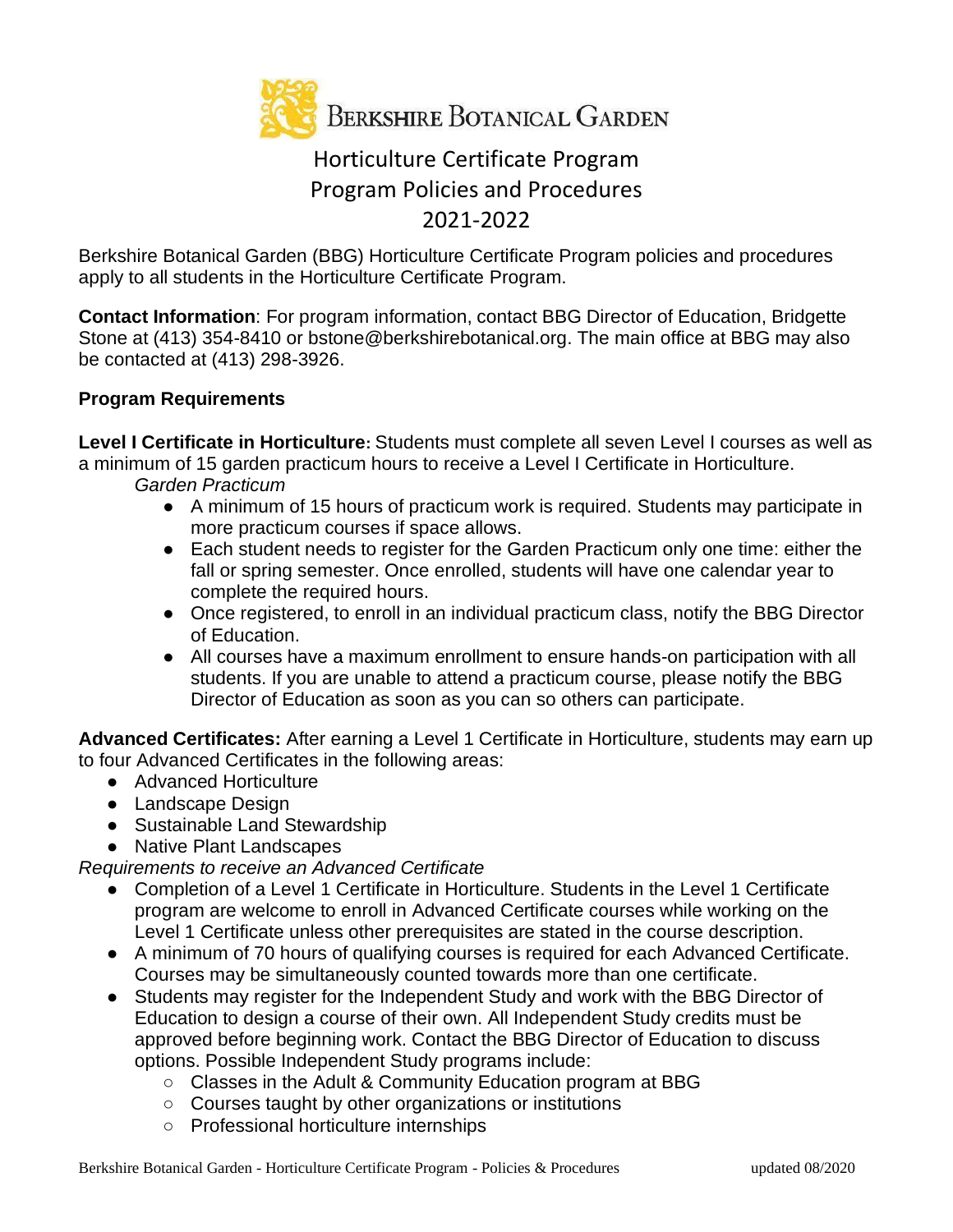○ Independent research on horticulture topics

**Student Participation and Attendance**: Attendance is mandatory for the successful completion of the program. It is the responsibility of each student to check-in at the beginning of every class. Students missing more than 25% of class time for any individual course will receive an incomplete for the course.

If a student is unable to attend a class, they are asked to email both the course instructor and BBG Director of Education as soon as possible.

It is expected that students will participate fully in each class and successfully complete all outside reading and work required by the instructor.

**Grading:** All students will be graded on their coursework and participation in class discussions. Instructors will assess student performance on the basis of attendance, class participation, and quality of assignments, projects, and tests. Instructors will use a Pass/Fail basis for grades.

An "Incomplete" will be given to any certificate track student who misses more than 25% of class instruction time, or who fails to hand in all outside classwork in a timely manner. All work must receive a passing grade. An incomplete will be assigned to students who do not turn work in to the instructor by the agreed deadline unless the student has received a written extension from the instructor.

**Certificates and Graduation**: Certificates are awarded annually at the graduation ceremony at the end of the spring semester. The graduation ceremony for the 2021-2022 certificate program will take place on Sunday, May 1 at 11:00 am as part of BBG's opening day celebrations, Roy Boutard Day. Family and friends are encouraged to attend the ceremony. A reception hosted by the BBG Herb Associates will follow the ceremony.

Certificates will be mailed to students unable to attend the graduation ceremony within 10 days after graduation.

**Course Registration:** Students must be preregistered for a course before it begins. Registration must be done on berkshirebotanical.org. Registration is on a first-come, first-served basis. Students are encouraged to register early and may register for the entire semester or individual courses. Students will also receive a discounted price for registering for the entire semester or entire year.

To maintain a high-quality learning environment, each course will have a maximum limit of enrollment. Maximum enrollment will vary by course based on the appropriate student to instructor ratio.

**Class Location:** Unless otherwise noted, all courses will meet at Berkshire Botanical Garden in the Education Center Classroom. Students should park in the main BBG lot and follow the pathway towards the Education Center.

In addition to the indoor classroom, the gardens of BBG will also serve as an outdoor classroom for many classes, as the weather allows. During fall courses, students should come prepared to spend at least part of the class outside, even in light rain, by bringing comfortable footwear, appropriate clothing layers, and their own insect repellent (if desired).